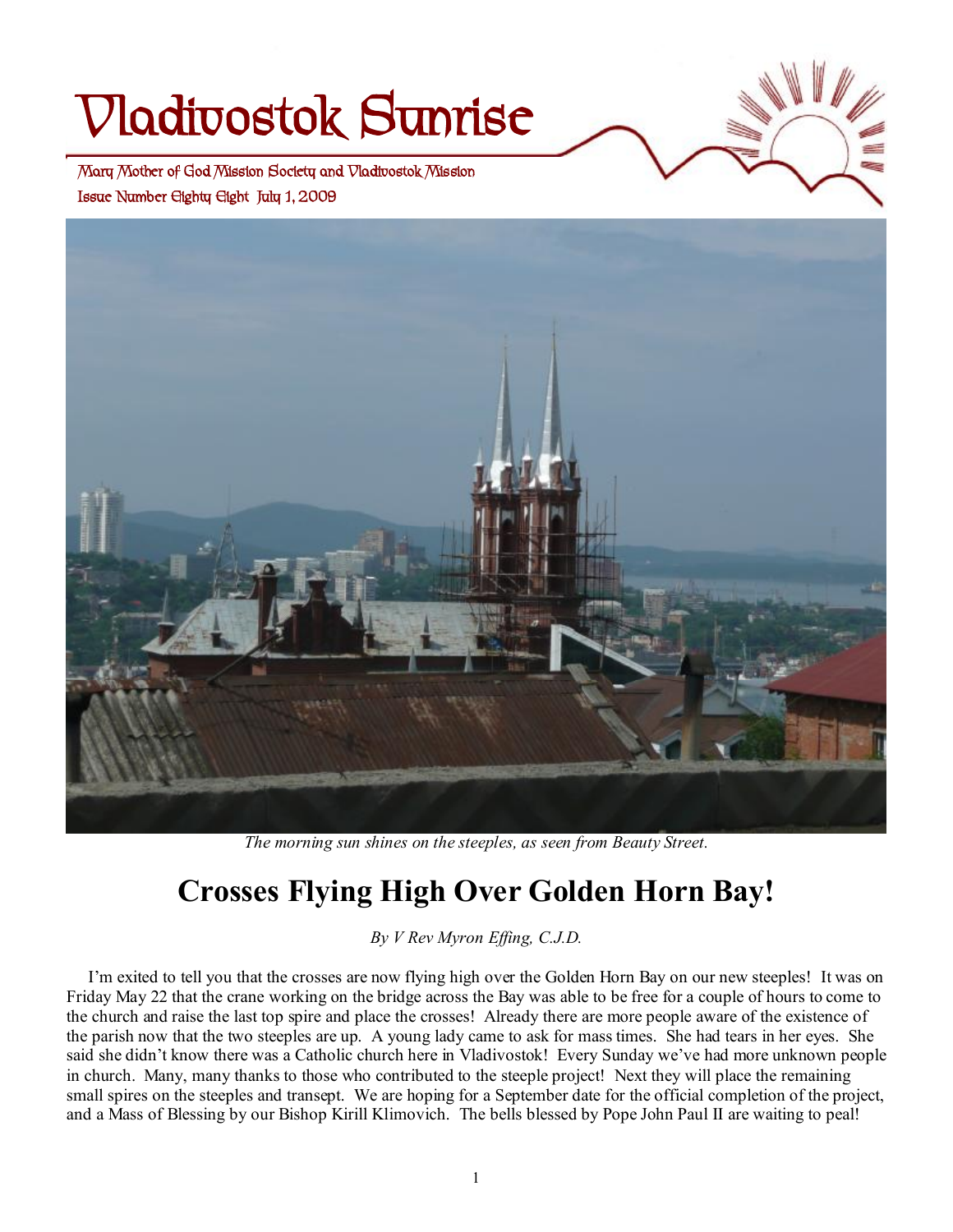

*The topmost crosses before gilding.* 



*In this photo, you see the golden cones below the crosses flashing in the sun.* 

*The gleaming stainless steel spires make a great appearance on the skyline for the center of the city as this view from downtown shows.* 



And inside, it was a full house four times for this year's series of Easter concerts. We were happy with the return to Vladivostok of our parishioner Andre Mirgorodsky who just finished his studies in Moscow. He will help us as an organist and Liturgical Choir director



*The Concert Choir at Easter with a full house.*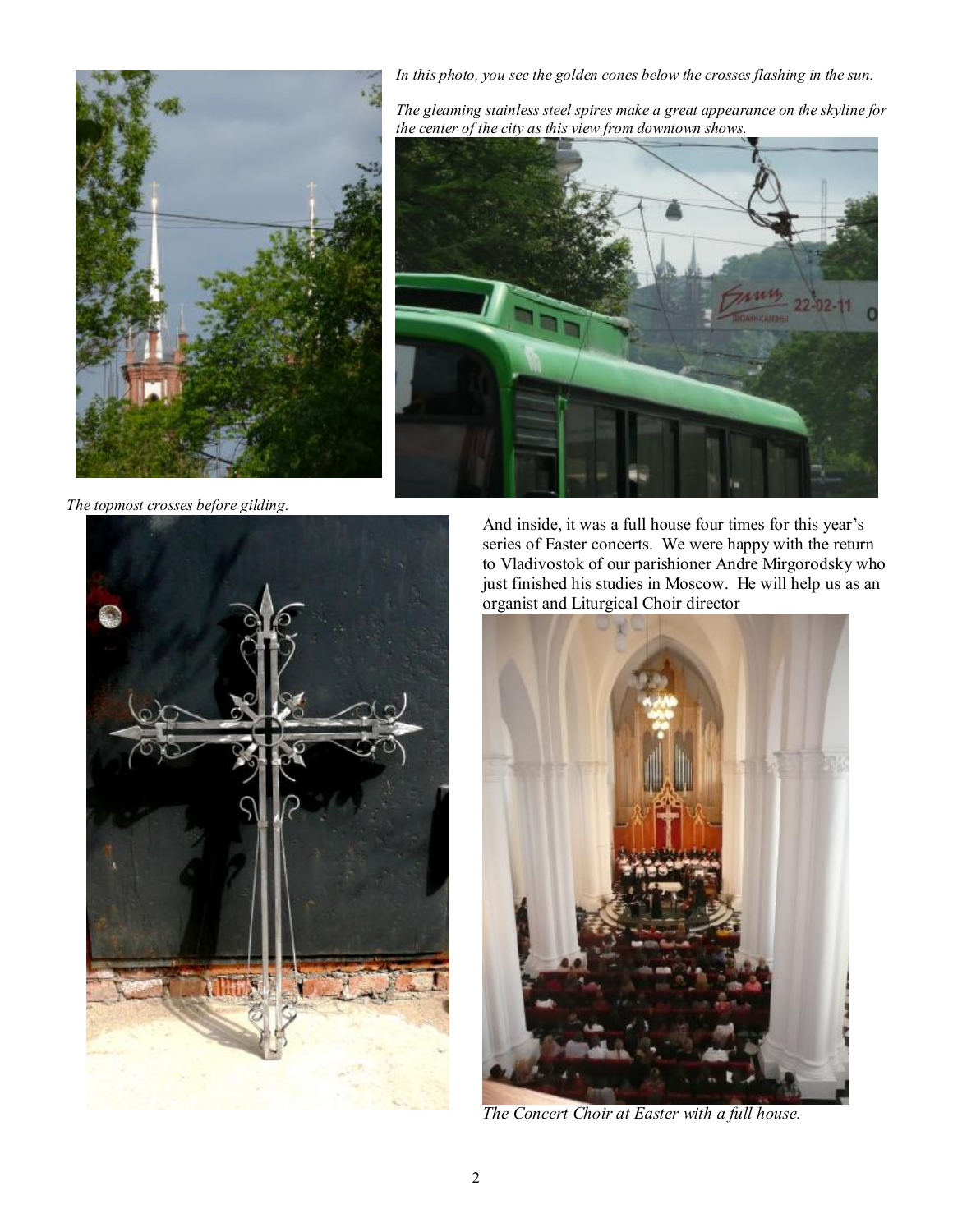## **Vocations in Russia**

#### *By V Rev Myron Effing, C.J.D.*

When the Iron Curtain fell we saw lots of men entering the seminary in traditional Catholic countries where their entrance had been restricted by the Communist governments. But Russia is not a Catholic country.

Recently there was a meeting with the State committee responsible for visas for missionaries. They invited all the major denominations. The topic was, "After 20 years of freedom, do we still need foreign missionaries in Russia?" And "Are there Russians ready to take over the care of the religious organizations? If not,why not?" We each had a chance to speak. Here is what some said:

Mormons: Missionary work is part of the nature of our Church. We are happy to say that Russian boys are beginning to be missionaries in other countries. So we will always "need" foreign missionaries as a general part of who we are.

Evangelicals: We now have many Russian ministers, but they have a poor education. We want to educate our ministers within Russia and in the Russian culture, but for that we need professors. The only way to have professors is to import missionary professors to work in our Russian schools, at least for the next generation.

Lutherans: Since Lutherans have been in Russia since the Reformation, we don't consider that any foreigners we invite are missionaries. They are basically just our guests.

Baptists: We existed for long years in the USSR, so we can do without any foreigner missionaries if necessary, but when we do have them, it is a refreshment for us, and they do bring monetary and humanitarian help.

Presbyterians: We came to Russia for the long haul. Our work isn't done yet, so we are still needed as a foreign missionaries.

So what did the Catholics say? I said that we are a long way from having enough of our own priests. Even now, because of the lack of even foreign priests, our parishes in Nakhodka and in Lesozovodsk are currently without any priest at all, let alone other cities that want to have a Catholic parish, like Dalnegorsk and Artyom, and other cities beyond our state. So we expect to need foreign missionaries for a long time to come.

And why are there so few Russian priests? Because:

- 1. The educational process for a Catholic priest is too long, as we expect all our priests to have a higher university education and then seminary, and then, if men aren't mature enough, more years are demanded, as if more time in solitary will help. So far, permanent deacons haven't been organized by the Catholic bishops of Russia.
- 2. Since all of our priests of Russia were killed during the Repression in the USSR, the young men have no local priests to imitate or follow, and we foreigners struggle with the Russian language.
- 3. When we came, the largest number of parishioners were already elderly. They remembered their faith from their grandparents. But they were not able to pass on their faith during the days of the USSR. Thus there is a much smaller number of young parishioners.
- 4. Roman Catholic priests have to be unmarried. This is a discouragement for some, especially considering the presence in Russia of pornography and the atheist teaching that having sex is just natural for everybody, anywhere, anytime. Permanent deacons could be a partial solution. More Greek rite priests would also be a solution. And more commitment to celibacy in the general Church would help.
- 5. We have no local seminary. The nearest one is in St Petersburg eight time zones away. Many seminarians from the backwoods of Siberia loose their vocation when they are so far from home and in the big city. Europe itself is becoming more and more atheist.
- 6. The destruction of the family means that boys have a poor image of what it means to be a man and take responsibility for such an important thing as the Church. Many boys have never met their living fathers.
- 7. Alcoholism is very, very common in Russia. Some of our seminarians have had genetic factors that encourage the development of this disease, coupled with a lack of family values which encourage sobriety.
- 8. Local young men see how expensive it is to support a parish. They don't see how they could possibly take on that responsibility seeing that there are so many poor people among parishioners.
- 9. The politics of the Orthodox Church is negative to Catholics more so than against anyone else, and there is always an anti-Catholic stripe to the media. According to pro-Orthodox propaganda, to be a Catholic is to betray your country. Boys are sensitive to this propaganda. (And this in spite of the fact that we have had so many heroes and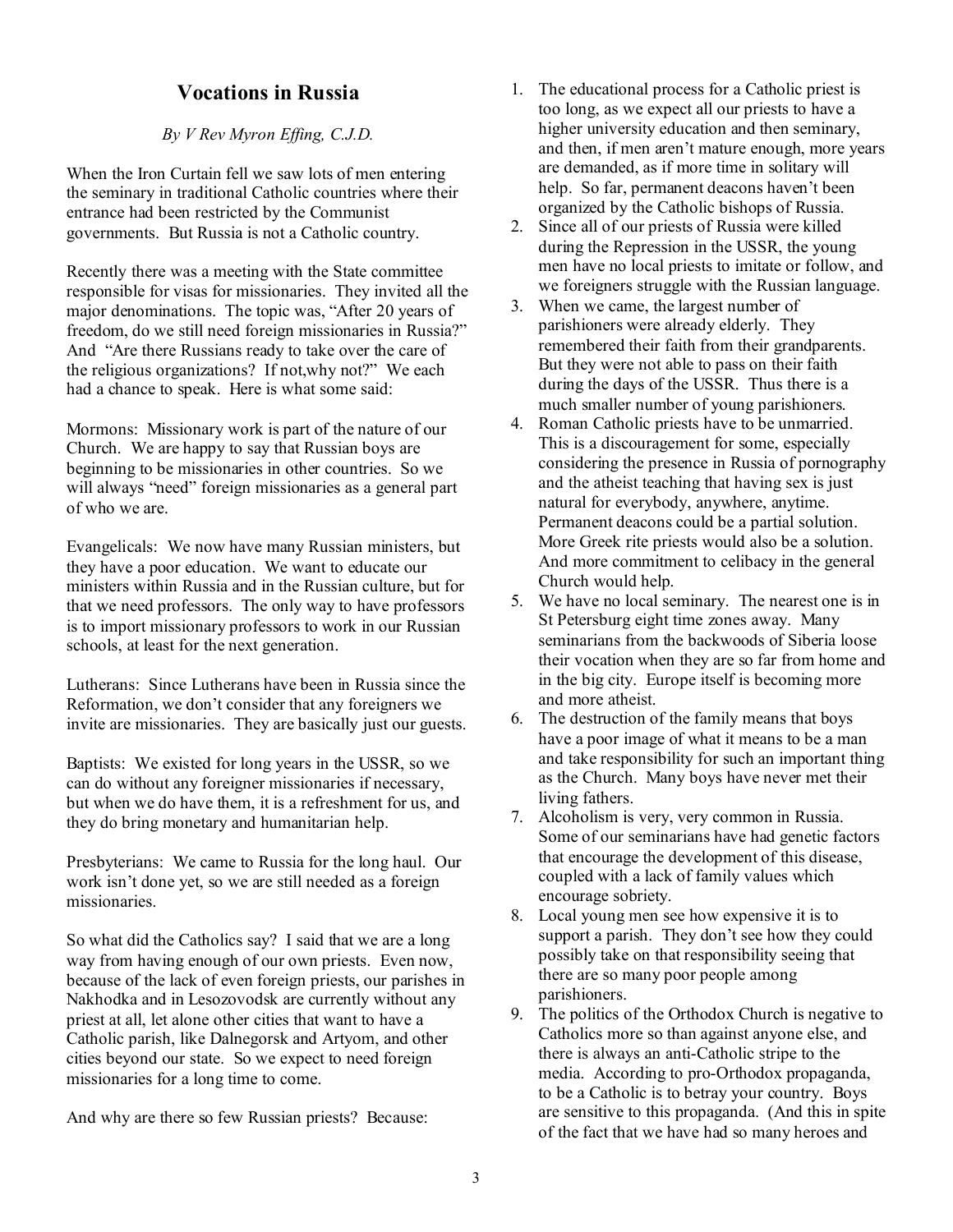veterans of WWII among our elder parishioners.) Thus our freedom to develop our Church along normal lines is somewhat restricted (but not by the government—though the government could help by discouraging the anti-Catholic hate literature in the Orthodox churches and media outlets.)

10. Small family size means that there is only one boy in a family. To have children and carry on the family name is important to people. We need larger families.

Where do we go from here? Pray for vocations. Encourage young men who might have a vocation. Hope that the possibility of having permanent deacons will open in Russia. Hope that someday there can be a Catholic seminary in the Russian Far East. God knows about all of this, of course, and meanwhile we have five young men from various parts of the world wanting to join us as novices in Vladivostok this Fall. That is good news!

## **Month of May Charities**

#### *By Olga Berdnikova*

The parish charity calendar for May was full as usual. For the big national holiday, Victory Day (WWII), Caritas provided for the elderly beneficiaries of our program a package containing canned fish for making soup and sandwiches, and a bottle of honey. 72 elderly persons who regularly attend our soup kitchen received the gift.



*Larisa Michaelovna shows us how the packages looked and what they contained.* 

The folks, who often live alone and hunger for human companionship, were invited by the Sisters of Charity of St Anne to a special tea party with a holiday concert given by professional musicians who performed the songs of

their youthful times. They couldn't resist the opportunity to dance.



*The partygoers. (They will be cheerier later!)* 



*The musicians made quite a hit.* 

Then there was the all-Russia "Children's Defense Day." It was a time for gifts to the orphans at Children's Hospital #3. We could give them all hats and booties knitted by our parishioner Yadviga Sigismundovna. The hats were really needed, as the city heat had been turned off for the summer, but we had unusually cold weather for June.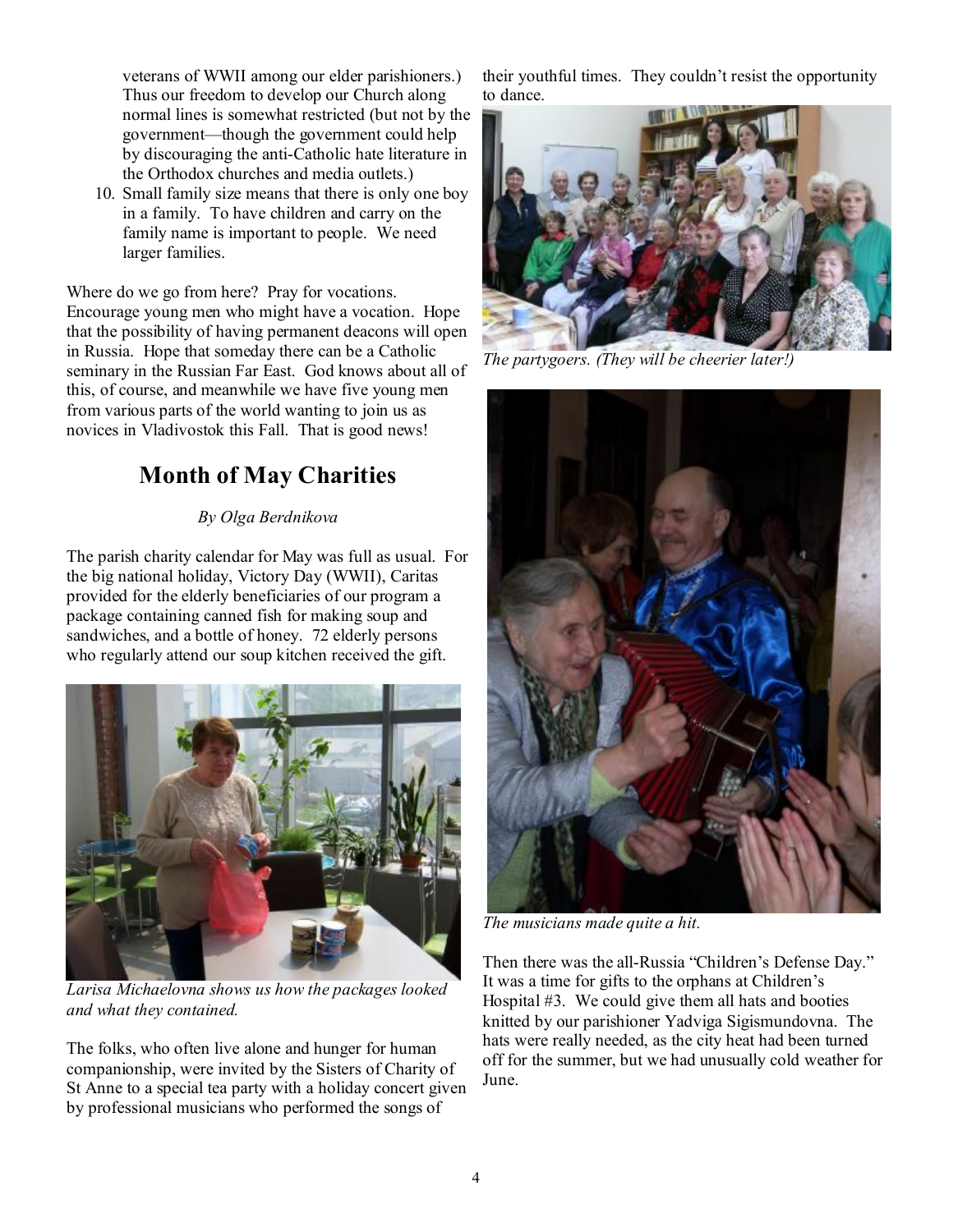

*Olga Berdnikova and Lilia Timofeevna, Caritas volunteers, sorting the children's gifts.* 



*Sr Stella playing the harp for the orphans* 

Our volunteers also work at the Children's Home in the town of Zavodskoi where they were able to bring diapers and other things for the kids for the holiday.



*Our volunteer Galina Yakunya feeding kids in Zavodskoi*

## **How to Communicate with Us**

**Internet**

Russian language: [www.catholic.vladivostok.ru](http://www.catholic.vladivostok.ru) English language: [www.vladmission.org](http://www.vladmission.org) Sisters in Jesus the Lord: [www.cjd.cc](http://www.cjd.cc)

**Office in Russia: Phone and FAX:** 011-7-4232-26-96-14

myron@catholic.vladivostok.ru daniel@eatholic.vladivostok.ru

**Office in California: Phone and FAX:** 1-(209) 408-0728 Mary Mother of God Mission Society

1736 Milestone Cir Modesto CA 95357 usoffice@vladmission.org

**Vladivostok Sunrise** Edited and produced in Russia by V Rev Myron Effing, C.J.D. Printed in St Paul MN by Sexton Printing, Inc. Assembled for mailing by Nativity Parish, St Paul, Minnesota.

## **Opportunities**

♥ Sponsor a needy child regularly. You would be a "Guardian Angel" for doing so. Contact us for details, and we will match you up with a child in need. Christmas and birthday presents for "your child" are welcome, too! You can mail them directly once you get the photo and address of the child from us.

♥ Travel to Vladivostok in Leisurely Style September 19-October 5 2009 Steamship "Diamond Princess"

HOLD SPACE FOR JUST \$300.00 PER PERSON DEPOSIT. This is an incredible opportunity to visit our mission without the necessity of a Russian visa. Sapporo,Japan, Pusan South.Korea, Qindao China, Dialian China and end in Beijing! The total price for the cruise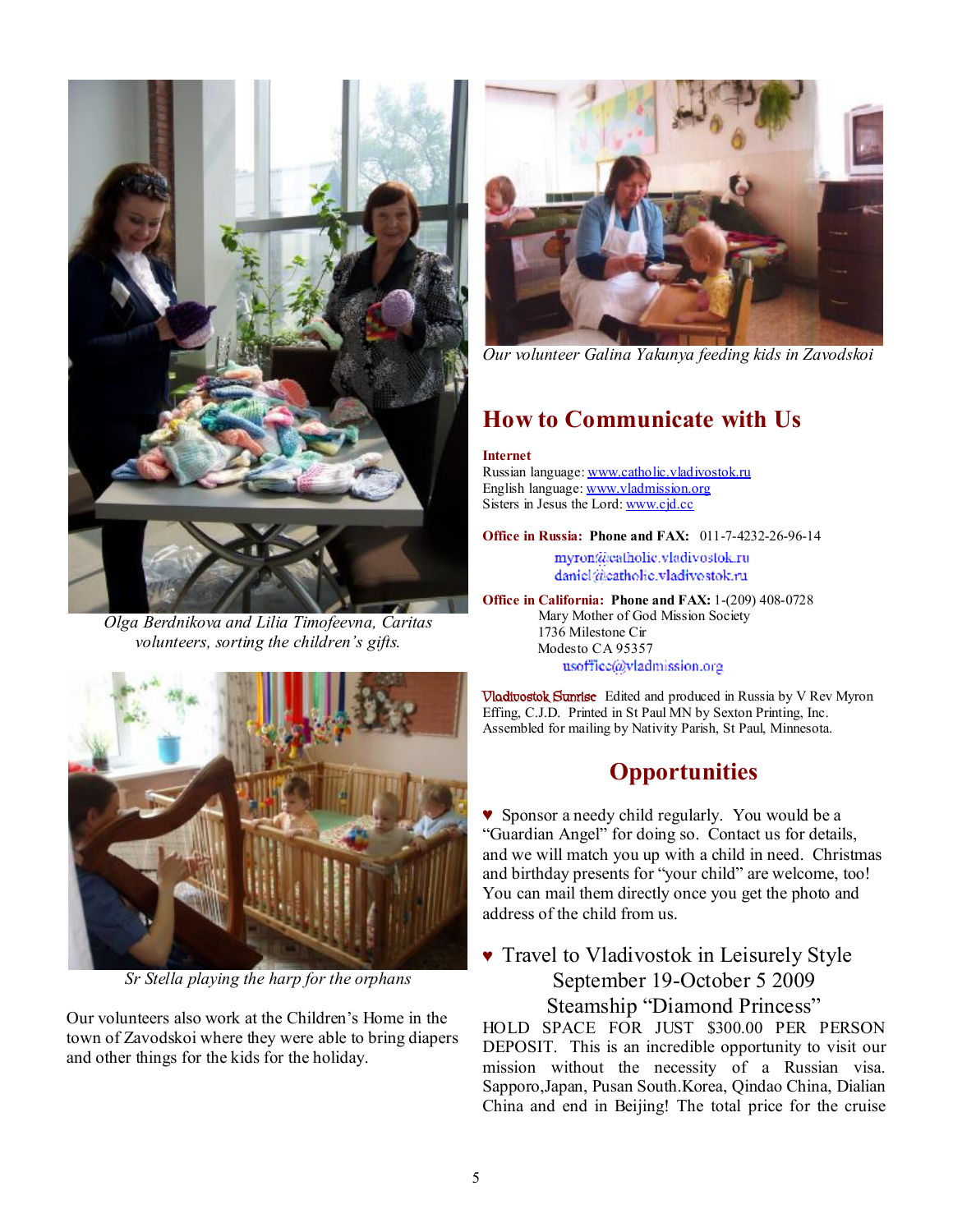starts at \$1590.00 per person. For info please contact [BarbaraHouplinGarcia@aaawin.com](mailto:BarbaraHouplinGarcia@aaawin.com) or 866-756-1049.

♥ The next airline travel groups are heading to Vladivostok in August and October from Illinois and California. It is not too late to team up to visit us for three weeks.

♥ Order your *Harsh Vineyard: A History of Catholic Life in the Russian Far East* by our parishioner Miroslava Efimova with translation by Dr Gerri Kelly from our Modesto office or our website and receive a discounted price of \$18.00 plus S/H.

♥ Visitation Parish in Lesozovodsk is still looking for a sister parish.

## **News Notes**

#### *by V Rev Myron Effing, C.J.D.*

• Fr James West and four parishioners from our sister parish of the **Immaculate Conception in North Little Rock**, AR were our guests in mid-June. They were very busy, but it rained a lot while they were here, and the daytime temperature was 50°. They had to borrow some sweatshirts from the American consulate to stay warm. But now the sun is shining already!



*Our guests pointing out that Lucky Tours is a company that really does exist. Their visas were arranged through Luck Tours.* 



*Arkansan Rebecca Carr with one of the kids at the orphanage.* 

• Recently a young man came to me at Sunday Mass and said, "Thank you for my son!" and handed me a beautiful photo. I was surprised about how he got a son from me! He said, "I guess you don't remember that my wife and I came to

you to say that we tried to have a family for eight years, and it didn't happen. Besides promising to pray, you sent us to Yuri Belozorov and his wife Victoria who taught us **NFP**! It worked! Thank you for our son!"

● Our national vice president **Terrence Kopp**, KCHS, made a recent trip to see our new offices in California. "I was really inspired by my visit to Modesto," he says. "The 'personal chemistry' with Vicky, with supporters, volunteers, workers is EXCEPTIONAL. There is a true spirit of sacrifice and selflessness that certainly inspired me. We have much to be thankful for."

● On June 14 we held our traditional **Corpus Christi Procession**. It was a bit cold, but we had a huge crowd in church for it. The musicians were just wonderful, including the violinist who played *Panis Angelicus* while the organ was playing in the background.

● **Fr John Miller** of the Diocese of St Cloud in Minnesota was a good friend of ours who arranged one of our very first major parish collections at St Mary's parish in Little Falls MN, and he told me at that time that we were included in his will. We received word of his death which happened last October. When we worked together, he was the diocesan Vocations Director. He always said to me, "I have such pain this week, so I know that soon I'll have another vocation!" Eternal rest grant to him, O Lord! And Fr John, pray for us! Thanks for your support and for your lifetime of priestly service.

● **Father Chris Zugger's** new book, *Finding a Hidden Church*, is the result of eight years of interviews and research covering the history of the Ruthenian Greek Catholic church in the USSR and independent Ukraine. Here you will find not only background history of the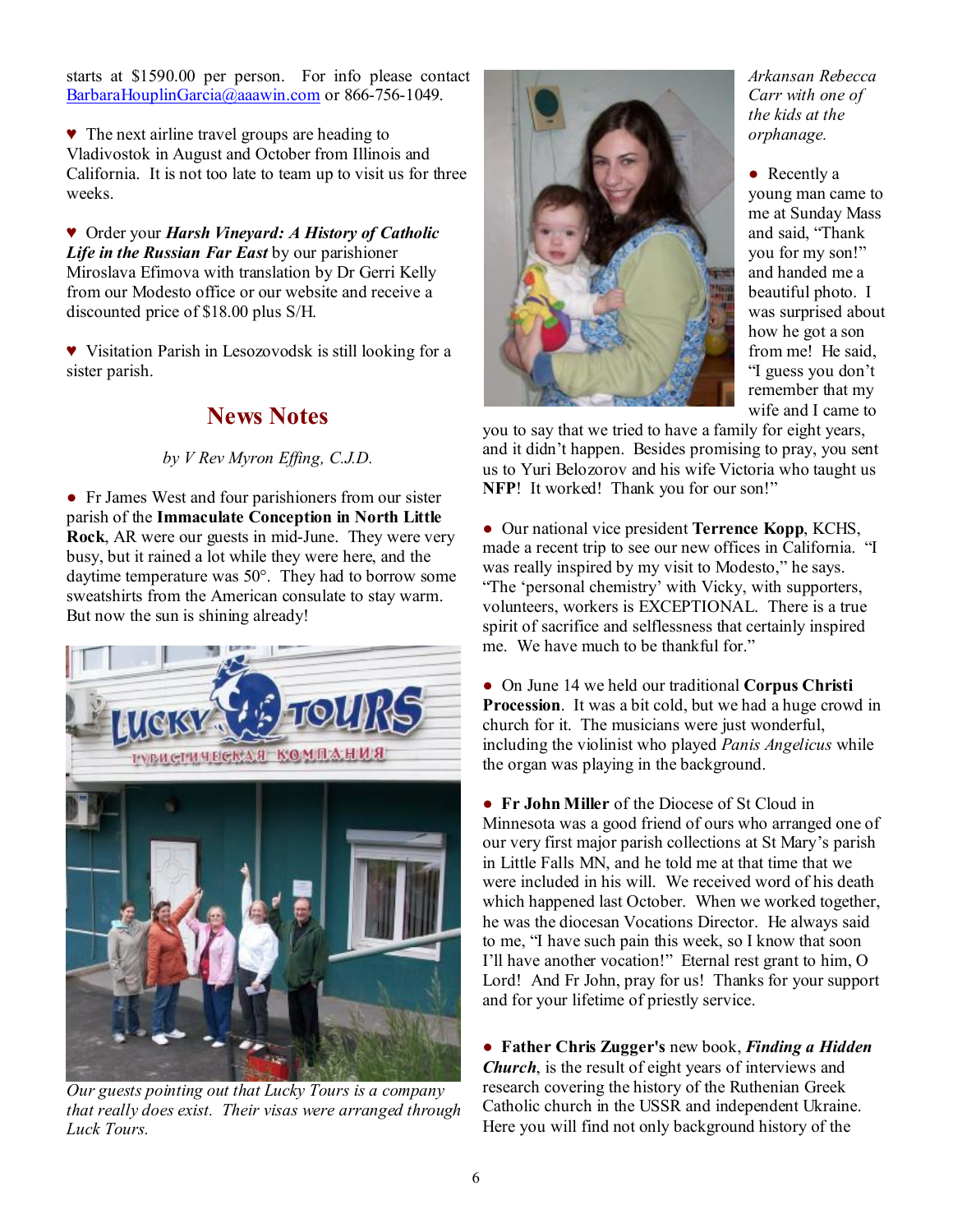Church before 1945, but the heroic witness of Blessed Theodore Romzha (killed in 1947), Bishop Petro Oros (executed 1953), Bishop Alexander Kleira who died in Kazakhstan, and scores of priests, their wives, their children, and other people who fought to keep their beloved Church alive in a hostile society. For ordering information, see<http://www.olphnm.org/>

• Wow, the orphans got a treat in June! Sister Maria Stella and two women **volunteers from St Paul MN** are here, and they are spending three hours a day in Hospital #3. They say that the kids are really well behaved, but surely look forward to time outside and with the volunteers--especially the boys. One child is a challenge because he is blind and deaf from birth, the result of fetal alcohol syndrome. I know they would appreciate your prayerful support while they try to figure out how to help him.

In the States they take part in the collection of funds for our "Fruit and Milk" program for our orphans. They brought 117 knitted hats with them which will be great for the kids in this cold summer, and have been most helpful in "taking up the slack" this summer when Fr Daniel was away.



*Volunteers Theresa Kocan, Sr Mary Stella Whittier, C.J.D., and Sharon King.* 

They are also spending some time three days a week at the hospice. Sr Stella says, "I had my first experience playing the harp at the hospice. At first I played a couple of Irish tunes and more classical melodies, but when I played and sang the two Russian songs I know, they all sang along! The older women especially knew all the verses by heart, and many had tears in their eyes. I promised to learn more songs--Thank goodness I have a Russian folk music book with me from my mother. Several women talked about how much they love music--one of them, Susanna, used to

attend the concerts at the Catholic Church here, and another used to go regularly to the symphony."

• On May 1 there was a big parade for the "Day of the Worker" (**Labor Day**) in Vladivostok. Thousands of people, especially students, carried banners and flowers for May Day. This holiday started as a result of the Haymarket Riot in Chicago in 1886. There was a small group of Communist party followers carrying red signs with pictures of Lenin and Stalin. Their group was grim and joyless in comparison to the other participants. The Navy band marched and the atmosphere was festive! The number of people was impressive unless you know that the universities were mandated to supply a high quota of students and faculty for the parade on their day off. Still, it was an interesting event.

● Sr Maria Stella says: "May 8-10, was a **Rachel's Vineyard retreat** weekend for women who have had abortions. It was a great blessing to be a part of this--I've been active with this retreat ministry for the past five years in St. Paul, and it was moving to see how well the same retreat format works in Russian. There were eleven women on the retreat, with three leaders (I was one of the three). These retreats were introduced to Vladivostok in 2004 by a woman from Alaska, but it had been almost two years since the last one. This May retreat was very well received, and now we've decided to have a second one June 26-28. They're also planning a third one for October in Khabarovsk. I was so glad to have my harp with me--It turns out that the organist keeps the electric cords for the keyboard at home with her, so it would not have been possible to play the organ for the closing Mass on Sunday!"



*The Rachel's Vinyard retreat gang with Sr Stella in the back, right.* 

## **Remember "Mary Mother of God Mission Society" in your will.**